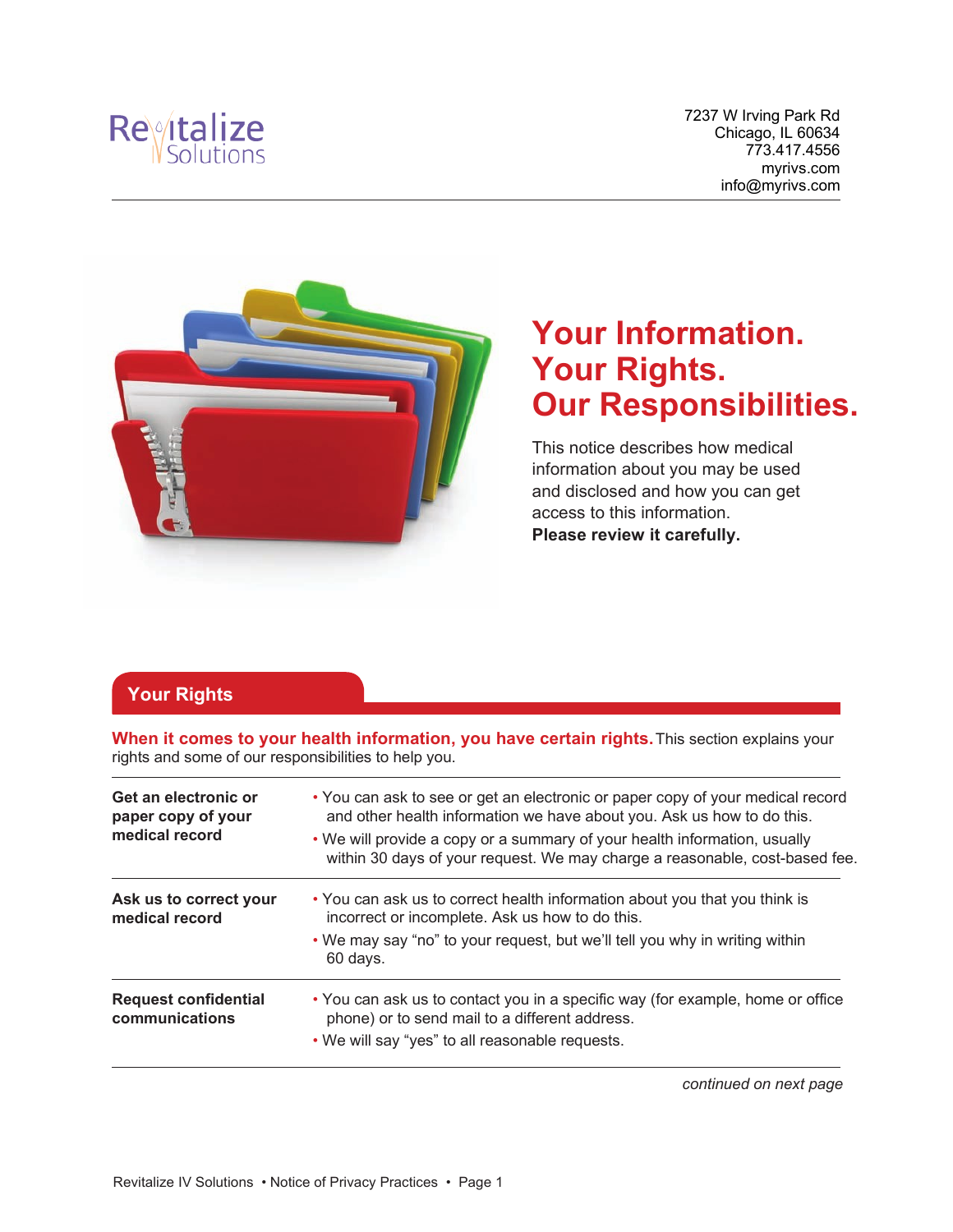| <b>Your Rights continued</b>                                 |                                                                                                                                                                                                                                                                                                                                   |
|--------------------------------------------------------------|-----------------------------------------------------------------------------------------------------------------------------------------------------------------------------------------------------------------------------------------------------------------------------------------------------------------------------------|
| Ask us to limit what<br>we use or share                      | • You can ask us not to use or share certain health information for treatment,<br>payment, or our operations.                                                                                                                                                                                                                     |
|                                                              | . We are not required to agree to your request, and we may say "no" if it<br>would affect your care.                                                                                                                                                                                                                              |
|                                                              | . If you pay for a service or health care item out-of-pocket in full, you can<br>ask us not to share that information for the purpose of payment or our<br>operations with your health insurer.                                                                                                                                   |
|                                                              | . We will say "yes" unless a law requires us to share that information.                                                                                                                                                                                                                                                           |
| Get a list of those with<br>whom we've shared<br>information | • You can ask for a list (accounting) of the times we've shared your health<br>information for six years prior to the date you ask, who we shared it with,<br>and why.                                                                                                                                                            |
|                                                              | . We will include all the disclosures except for those about treatment,<br>payment, and health care operations, and certain other disclosures (such as<br>any you asked us to make). We'll provide one accounting a year for free but<br>will charge a reasonable, cost-based fee if you ask for another one within<br>12 months. |
| Get a copy of this<br>privacy notice                         | • You can ask for a paper copy of this notice at any time, even if you have<br>agreed to receive the notice electronically. We will provide you with a paper<br>copy promptly.                                                                                                                                                    |
| <b>Choose someone</b><br>to act for you                      | . If you have given someone medical power of attorney or if someone is your<br>legal guardian, that person can exercise your rights and make choices about<br>your health information.                                                                                                                                            |
|                                                              | . We will make sure the person has this authority and can act for you before<br>we take any action.                                                                                                                                                                                                                               |
| File a complaint if<br>you feel your rights                  | . You can complain if you feel we have violated your rights by contacting us<br>using the information on page 1.                                                                                                                                                                                                                  |
| are violated                                                 | • You can file a complaint with the U.S. Department of Health and Human<br>Services Office for Civil Rights by sending a letter to 200 Independence<br>Avenue, S.W., Washington, D.C. 20201, calling 1-877-696-6775, or visiting<br>www.hhs.gov/ocr/privacy/hipaa/complaints/.                                                    |
|                                                              | . We will not retaliate against you for filing a complaint.                                                                                                                                                                                                                                                                       |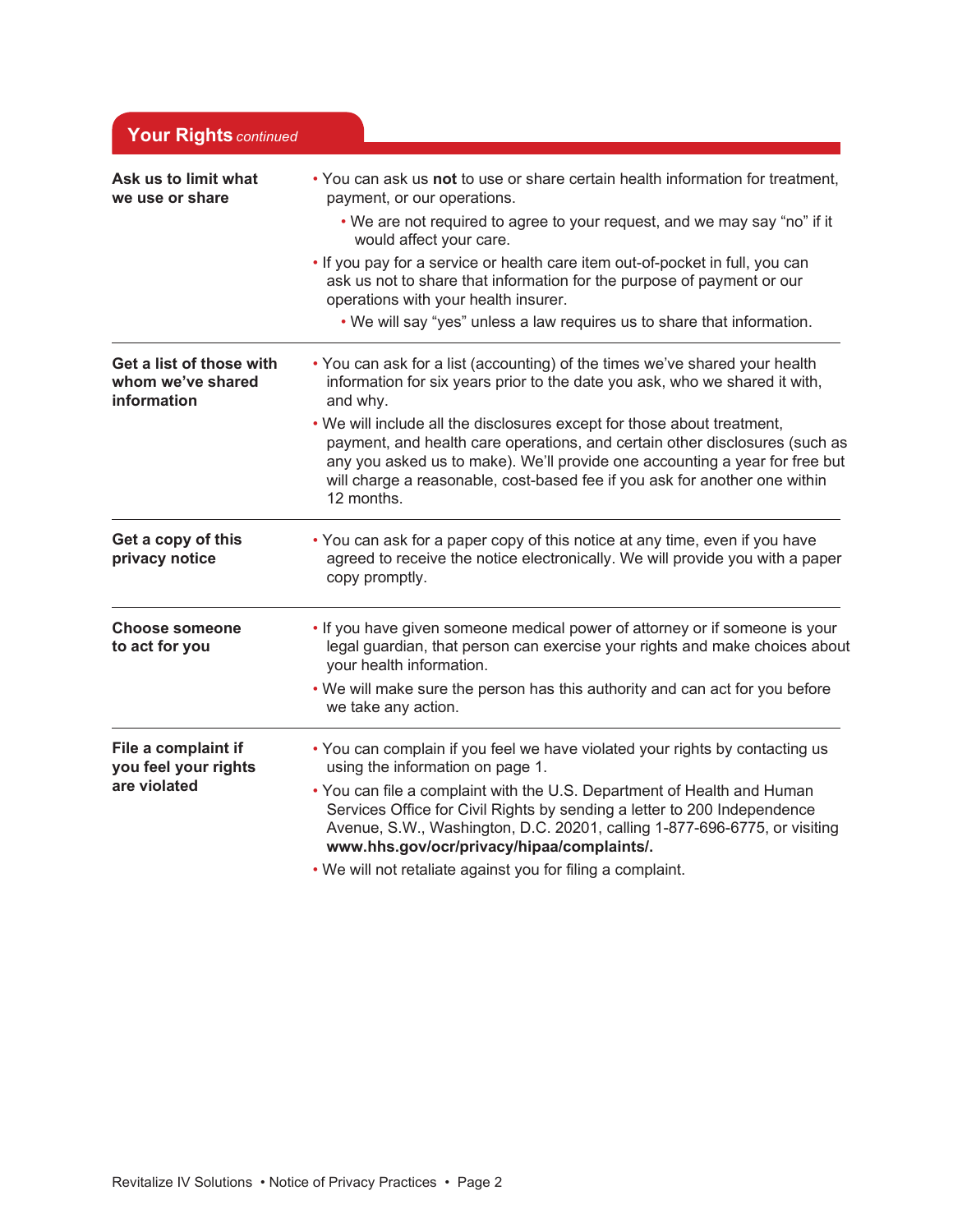For certain health information, you can tell us your choices about what we share.If you have a clear preference for how we share your information in the situations described below, talk to us. Tell us what you want us to do, and we will follow your instructions.

| In these cases, you have<br>both the right and choice | • Share information with your family, close friends, or others involved in<br>your care                                                                                                                                                                                                        |  |
|-------------------------------------------------------|------------------------------------------------------------------------------------------------------------------------------------------------------------------------------------------------------------------------------------------------------------------------------------------------|--|
| to tell us to:                                        | • Share information in a disaster relief situation                                                                                                                                                                                                                                             |  |
|                                                       | • Include your information in a hospital directory                                                                                                                                                                                                                                             |  |
|                                                       | • Contact you for fundraising efforts                                                                                                                                                                                                                                                          |  |
|                                                       | If you are not able to tell us your preference, for example if you are<br>unconscious, we may go ahead and share your information if we believe it is<br>in your best interest. We may also share your information when needed to<br>lessen a serious and imminent threat to health or safety. |  |
| In these cases we never                               | • Marketing purposes                                                                                                                                                                                                                                                                           |  |
| share your information<br>unless you give us          | • Sale of your information                                                                                                                                                                                                                                                                     |  |
| written permission:                                   | • Most sharing of psychotherapy notes                                                                                                                                                                                                                                                          |  |
| In the case of fundraising:                           | We may contact you for fundraising efforts, but you can tell us not to<br>contact you again.                                                                                                                                                                                                   |  |

## **Our Uses and Disclosures**

**How do we typically use or share your health information?** We typically use or share your health information in the following ways.

| <b>Treat you</b>                 | • We can use your health information and<br>share it with other professionals who are<br>treating you.                                                                 | <b>Example:</b> A doctor treating you<br>for an injury asks another doctor<br>about your overall health condition. |
|----------------------------------|------------------------------------------------------------------------------------------------------------------------------------------------------------------------|--------------------------------------------------------------------------------------------------------------------|
| <b>Run our</b><br>organization   | • We can use and share your health information <b>Example:</b> We use health information<br>to run our practice, improve your care,<br>and contact you when necessary. | about you to manage your treatment<br>and services.                                                                |
| <b>Bill for your</b><br>services | • We can use and share your health information <b>Example:</b> We give information<br>to bill and get payment from health plans or<br>other entities.                  | about you to your health insurance<br>plan so it will pay for your services.                                       |

*continued on next page*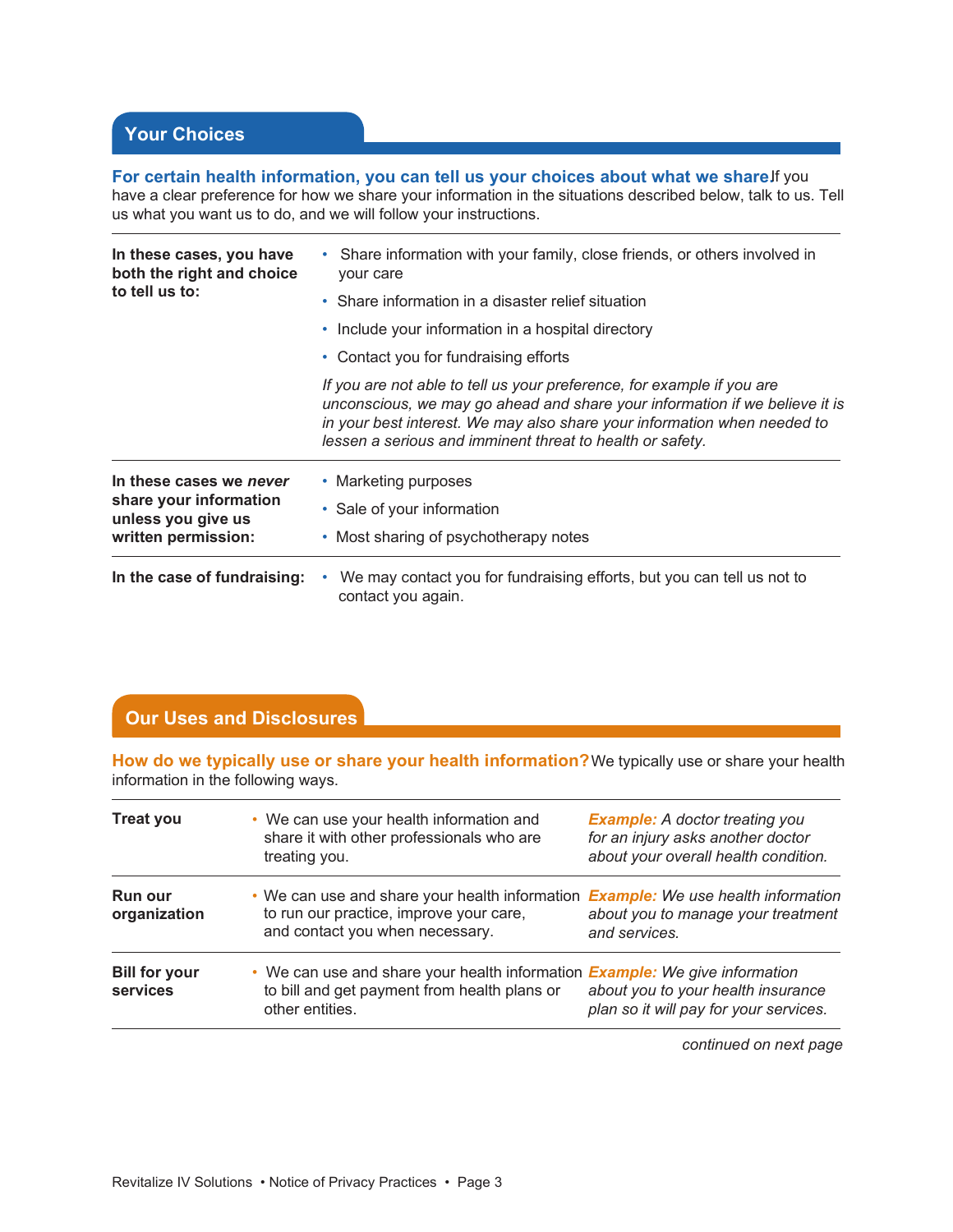**How else can we use or share your health information?** We are allowed or required to share your information in other ways – usually in ways that contribute to the public good, such as public health and research. We have to meet many conditions in the law before we can share your information for these purposes. For more information see: **www.hhs.gov/ocr/privacy/hipaa/understanding/consumers/index.html.**

| Help with public health<br>and safety issues                                                  | • We can share health information about you for certain situations such as:<br>• Preventing disease<br>• Helping with product recalls<br>• Reporting adverse reactions to medications<br>• Reporting suspected abuse, neglect, or domestic violence<br>• Preventing or reducing a serious threat to anyone's health or safety                          |  |
|-----------------------------------------------------------------------------------------------|--------------------------------------------------------------------------------------------------------------------------------------------------------------------------------------------------------------------------------------------------------------------------------------------------------------------------------------------------------|--|
| Do research                                                                                   | • We can use or share your information for health research.                                                                                                                                                                                                                                                                                            |  |
| Comply with the law                                                                           | • We will share information about you if state or federal laws require it,<br>including with the Department of Health and Human Services if it wants to<br>see that we're complying with federal privacy law.                                                                                                                                          |  |
| Respond to organ and<br>tissue donation requests                                              | • We can share health information about you with organ procurement<br>organizations.                                                                                                                                                                                                                                                                   |  |
| Work with a medical<br>examiner or funeral director                                           | • We can share health information with a coroner, medical examiner, or<br>funeral director when an individual dies.                                                                                                                                                                                                                                    |  |
| <b>Address workers'</b><br>compensation, law<br>enforcement, and other<br>government requests | • We can use or share health information about you:<br>• For workers' compensation claims<br>• For law enforcement purposes or with a law enforcement official<br>. With health oversight agencies for activities authorized by law<br>• For special government functions such as military, national security,<br>and presidential protective services |  |
| <b>Respond to lawsuits and</b><br>legal actions                                               | • We can share health information about you in response to a court or<br>administrative order, or in response to a subpoena.                                                                                                                                                                                                                           |  |